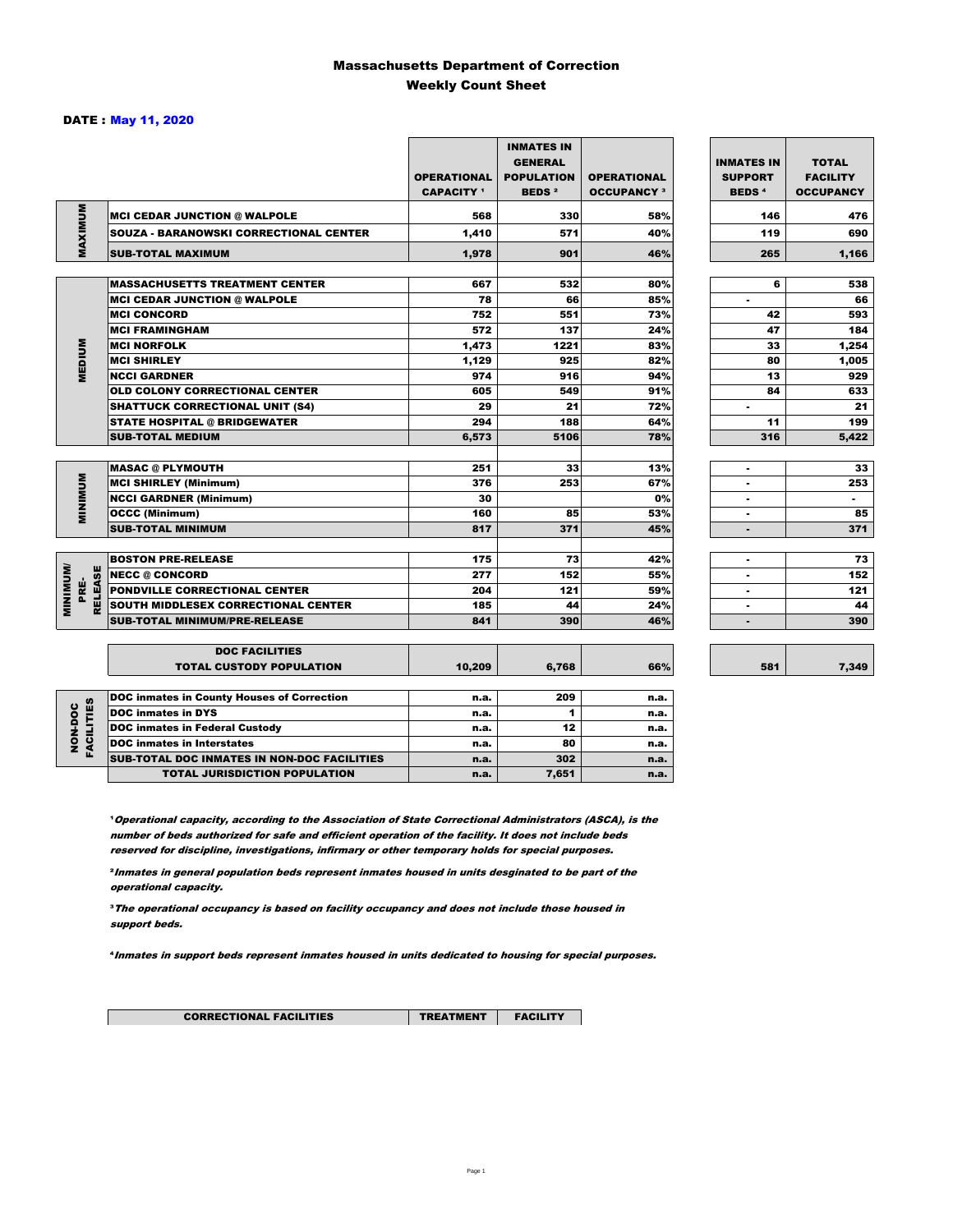### Massachusetts Department of Correction Weekly Count Sheet

| <b>HOSPITAL MISSION</b>             | <b>BEDS</b> | <b>OCCUPANCY</b> |
|-------------------------------------|-------------|------------------|
| <b>SHATTUCK CORRECTIONAL UNIT</b>   | 29          | 2.               |
| <b>STATE HOSPITAL @ BRIDGEWATER</b> | 372         | 188              |
| <b>TOTAL</b>                        | 401         | 209              |

|                                                                | <b>FACILITY</b>  |
|----------------------------------------------------------------|------------------|
| <b>DOC INMATES IN COUNTY FACILITIES</b>                        | <b>OCCUPANCY</b> |
| <b>BARNSTABLE COUNTY</b>                                       |                  |
| <b>BERKSHIRE COUNTY</b>                                        | 6                |
| <b>BRISTOL COUNTY</b>                                          |                  |
| <b>DUKES COUNTY</b>                                            | Ω                |
| <b>ESSEX COUNTY</b>                                            | 3                |
| <b>FRANKLIN COUNTY</b>                                         | 12               |
| <b>HAMPDEN COUNTY*</b>                                         | 128              |
| <b>HAMPSHIRE COUNTY</b>                                        | 9                |
| <b>MIDDLESEX COUNTY</b>                                        |                  |
| <b>NORFOLK COUNTY</b>                                          |                  |
| <b>PLYMOUTH COUNTY</b>                                         | 50               |
| <b>SUFFOLK COUNTY</b>                                          | 1                |
| <b>WORCESTER COUNTY</b>                                        | Ω                |
| <b>TOTAL</b>                                                   | 209              |
| *Note* Hampden County has 51 Section 35 inmates (Stoney Brook) |                  |
|                                                                | EACH ITV         |

| <b>DOC INMATES IN OTHER FACILITIES</b> | <b>FACILITY</b><br><b>OCCUPANCY</b> |
|----------------------------------------|-------------------------------------|
| <b>FEDERAL BUREAU OF PRISONS</b>       |                                     |
| <b>DYS</b>                             |                                     |
| <b>INTERSTATES</b>                     | 80                                  |
| <b>TOTAL</b>                           | 93                                  |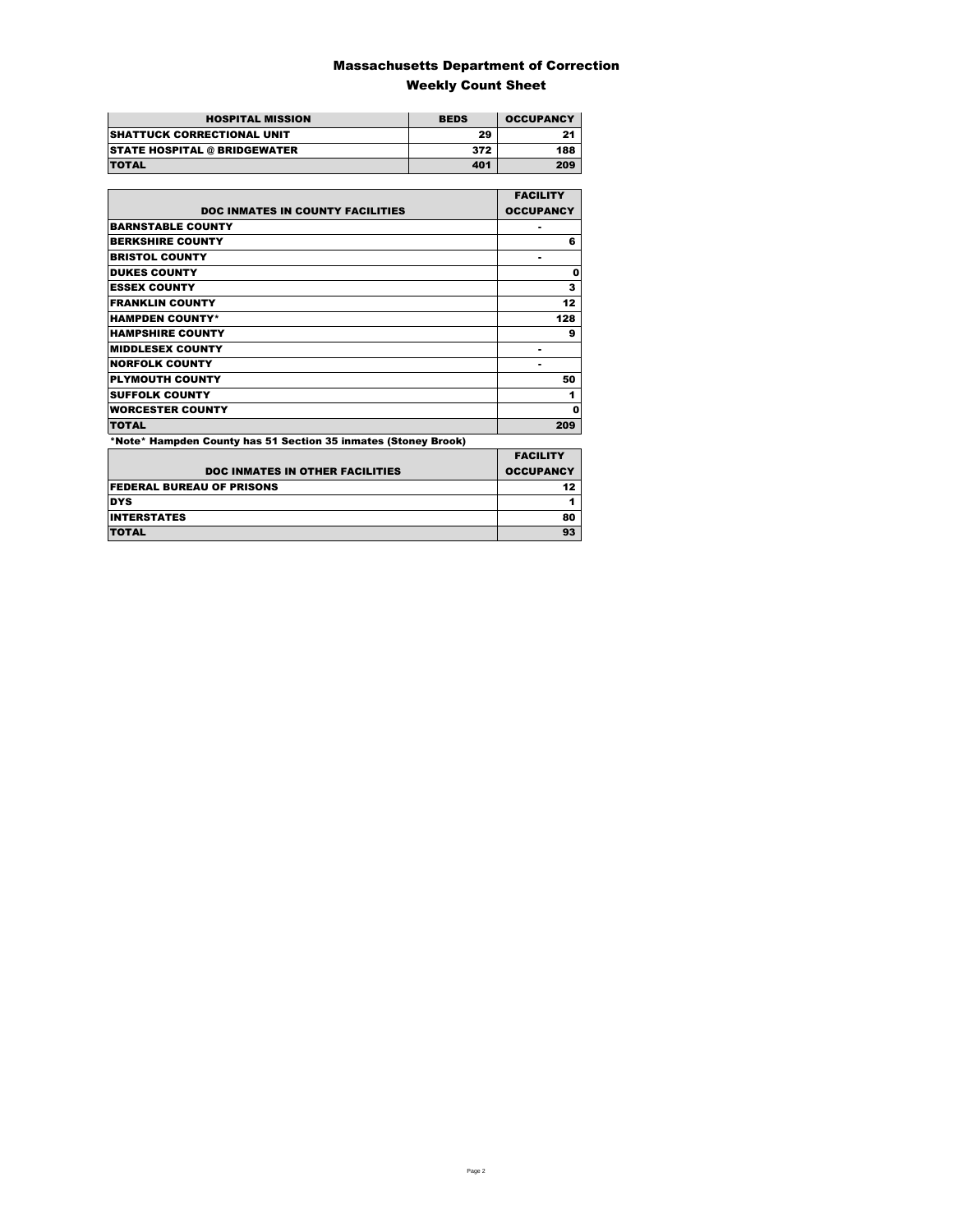#### **05/11/20**

| <b>COUNTY</b>         | <b>SECURITY LEVEL</b>                 |                                  |                                  |                              |                               |                                |                                  |                               |                                  |                    | <b>TOTAL</b>                   |                                                                                   |
|-----------------------|---------------------------------------|----------------------------------|----------------------------------|------------------------------|-------------------------------|--------------------------------|----------------------------------|-------------------------------|----------------------------------|--------------------|--------------------------------|-----------------------------------------------------------------------------------|
| <b>BARNSTABLE</b>     | <b>TYPE</b>                           |                                  | <b>MAXIMUM</b>                   | <b>MEDIUM</b>                |                               |                                | <b>MINIMUM</b>                   |                               | <b>PRE-RELEASE</b>               |                    | <b>TOTAL</b>                   |                                                                                   |
|                       |                                       | <b>MALE</b>                      | <b>FEMALE</b>                    | <b>MALE</b>                  | <b>FEMALE</b>                 | <b>MALE</b>                    | <b>FEMALE</b>                    | <b>MALE</b>                   | <b>FEMALE</b>                    | <b>MALE</b>        | <b>FEMALE</b>                  | <b>FACILITY</b>                                                                   |
|                       | <b>COUNTY</b>                         | $\mathbf 0$                      | $\mathbf{0}$                     | 89                           | 9                             | $\mathbf{0}$                   | 0                                | $\mathbf{0}$                  | $\overline{0}$                   | 89                 | 9                              | 98                                                                                |
| <b>HOUSE OF</b>       | <b>STATE</b>                          | $\overline{0}$                   | $\mathbf 0$                      | 0                            | $\mathbf 0$                   | $\overline{0}$                 | $\overline{0}$                   | $\mathbf 0$                   | $\overline{0}$                   | $\mathbf 0$        | 0                              | $\mathbf 0$                                                                       |
| <b>CORRECTION</b>     | <b>FEDERAL</b><br><b>TOTAL</b>        | 0<br>$\overline{0}$              | 0<br>$\overline{0}$              | 0<br>89                      | 0<br>9                        | 0<br>$\mathbf 0$               | $\mathbf 0$<br>$\mathbf 0$       | $\mathbf 0$<br>$\mathbf{0}$   | 0<br>$\mathbf 0$                 | $\pmb{0}$<br>89    | 0<br>9                         | $\mathbf 0$<br>98                                                                 |
|                       | <b>COUNTY</b>                         | $\overline{0}$                   | $\overline{0}$                   | 69                           | 1                             | $\Omega$                       | $\mathbf 0$                      | $\mathbf{0}$                  | $\overline{0}$                   | 69                 | 1                              | 70                                                                                |
| JAIL                  | <b>OTHER COUNTY</b>                   | $\mathbf{0}$                     | $\mathbf 0$                      | $\mathbf 0$                  | $\mathbf 0$                   | $\overline{0}$                 | $\overline{0}$                   | $\Omega$                      | $\overline{0}$                   | $\mathbf 0$        | 0                              | $\bf{0}$                                                                          |
|                       | <b>FEDERAL</b>                        | $\mathbf 0$                      | $\Omega$                         | $\Omega$                     | $\mathbf 0$                   | $\Omega$                       | $\overline{0}$                   | $\Omega$                      | $\overline{0}$                   | $\mathbf 0$        | 0                              | $\mathbf 0$                                                                       |
|                       | <b>TOTAL</b>                          | $\overline{0}$                   | $\Omega$                         | 69                           |                               | $\Omega$                       | $\overline{0}$                   | $\Omega$                      | $\overline{0}$                   | 69                 |                                | 70                                                                                |
|                       | <b>FACILITY TOTAL</b>                 | 0                                | $\bf{0}$                         | 158                          | 10                            | 0                              | 0                                | 0                             | 0                                | 158                | 10                             | 168                                                                               |
| <b>BERKSHIRE</b>      | <b>TYPE</b>                           |                                  | <b>MAXIMUM</b>                   |                              | <b>MEDIUM</b>                 |                                | <b>MINIMUM</b>                   |                               | <b>PRE-RELEASE</b>               |                    | <b>TOTAL</b>                   |                                                                                   |
|                       |                                       | <b>MALE</b>                      | <b>FEMALE</b>                    | <b>MALE</b>                  | <b>FEMALE</b>                 | <b>MALE</b>                    | <b>FEMALE</b>                    | <b>MALE</b>                   | <b>FEMALE</b>                    | <b>MALE</b>        | <b>FEMALE</b>                  | <b>FACILITY</b>                                                                   |
|                       | <b>COUNTY</b>                         | 0                                | $\mathbf 0$                      | 64                           | 0                             | 0                              | $\mathbf{0}$                     | $\mathbf{0}$                  | $\mathbf{0}$                     | 64                 | 0                              | 64                                                                                |
| <b>HOUSE OF</b>       | <b>STATE</b>                          | $\mathbf 0$                      | $\mathbf 0$                      | 9                            | $\mathbf 0$                   | $\mathbf{0}$                   | $\mathbf 0$                      | $\mathbf{0}$                  | $\overline{0}$                   | 9                  | 0                              | 9                                                                                 |
| <b>CORRECTION</b>     | <b>FEDERAL</b>                        | $\overline{0}$                   | $\mathbf 0$                      | 0                            | $\mathbf 0$                   | 0                              | $\overline{0}$                   | $\mathbf 0$                   | $\overline{0}$                   | $\mathbf 0$        | $\mathbf 0$                    | $\mathbf 0$                                                                       |
|                       | <b>TOTAL</b><br><b>COUNTY</b>         | $\overline{0}$<br>$\overline{0}$ | $\overline{0}$<br>$\overline{0}$ | 73<br>79                     | $\mathbf 0$<br>$\mathbf 0$    | $\mathbf 0$<br>$\mathbf 0$     | $\overline{0}$<br>$\overline{0}$ | $\mathbf{0}$<br>$\mathbf{0}$  | $\overline{0}$<br>$\overline{0}$ | 73<br>79           | $\overline{0}$<br>$\mathbf{0}$ | 73<br>79                                                                          |
| <b>JAIL</b>           | <b>OTHER COUNTY</b>                   | $\mathbf{0}$                     | $\mathbf 0$                      | 0                            | $\mathbf{0}$                  | $\Omega$                       | $\overline{0}$                   | $\Omega$                      | $\mathbf 0$                      | 0                  | $\mathbf{0}$                   | $\bf{0}$                                                                          |
|                       | <b>FEDERAL</b>                        | $\mathbf 0$                      | $\mathbf 0$                      | 0                            | $\mathbf{0}$                  | $\mathbf{0}$                   | $\mathbf 0$                      | $\mathbf{0}$                  | $\overline{0}$                   | $\mathbf 0$        | $\mathbf{0}$                   | $\mathbf 0$                                                                       |
|                       | <b>TOTAL</b>                          | $\mathbf 0$                      | $\overline{0}$                   | 79                           | $\mathbf 0$                   | $\overline{0}$                 | $\mathbf 0$                      | $\mathbf{0}$                  | $\mathbf 0$                      | 79                 | $\overline{0}$                 | 79                                                                                |
|                       | <b>FACILITY TOTAL</b>                 | 0                                | 0                                | 152                          | 0                             | $\mathbf{0}$                   | 0                                | $\bf{0}$                      | 0                                | 152                | 0                              | 152                                                                               |
| <b>BRISTOL</b>        | <b>TYPE</b>                           |                                  | <b>MAXIMUM</b>                   |                              |                               |                                |                                  |                               | <b>PRE-RELEASE</b>               |                    |                                |                                                                                   |
| <b>Ash Street</b>     |                                       | <b>MALE</b>                      | <b>FEMALE</b>                    | <b>MEDIUM</b><br><b>MALE</b> | <b>FEMALE</b>                 | <b>MALE</b>                    | <b>MINIMUM</b><br><b>FEMALE</b>  | <b>MALE</b>                   | <b>FEMALE</b>                    | <b>MALE</b>        | <b>TOTAL</b>                   | <b>FEMALE FACILITY</b>                                                            |
|                       | <b>COUNTY</b>                         | $\mathbf 0$                      | $\mathbf 0$                      | 17                           | $\mathbf{0}$                  | $\mathbf{0}$                   | 0                                | $\mathbf{0}$                  | 0                                | 17                 | 0                              | 17                                                                                |
| <b>HOUSE OF</b>       | <b>STATE</b>                          | $\overline{0}$                   | $\mathbf 0$                      | 0                            | $\mathbf 0$                   | $\Omega$                       | $\mathbf{0}$                     | $\mathbf{0}$                  | $\overline{0}$                   | 0                  | 0                              | $\pmb{0}$                                                                         |
| <b>CORRECTION</b>     | <b>FEDERAL</b>                        | 0                                | $\mathbf 0$                      | $\Omega$                     | $\mathbf 0$                   | $\Omega$                       | $\mathbf 0$                      | $\mathbf{0}$                  | $\overline{0}$                   | $\mathbf 0$        | $\mathbf{0}$                   | $\mathbf 0$                                                                       |
|                       | <b>TOTAL</b>                          | $\overline{0}$                   | $\Omega$                         | 17                           | $\overline{0}$                | $\overline{0}$                 | $\overline{0}$                   | $\mathbf{0}$                  | $\overline{0}$                   | 17                 | $\overline{0}$                 | 17                                                                                |
|                       | <b>COUNTY</b>                         | $\overline{0}$<br>$\mathbf 0$    | $\Omega$<br>$\mathbf 0$          | 81<br>0                      | $\overline{0}$<br>$\mathbf 0$ | $\overline{0}$<br>$\mathbf{0}$ | $\overline{0}$<br>$\mathbf 0$    | $\Omega$<br>$\mathbf 0$       | $\overline{0}$<br>0              | 81<br>$\mathbf 0$  | $\overline{0}$<br>$\mathbf{0}$ | 81<br>$\mathbf 0$                                                                 |
| JAIL                  | <b>OTHER COUNTY</b><br><b>FEDERAL</b> | $\overline{0}$                   | $\mathbf 0$                      | $\Omega$                     | $\overline{0}$                | $\Omega$                       | 0                                | $\Omega$                      |                                  | $\mathbf 0$        | 0                              | $\mathbf 0$                                                                       |
|                       | <b>TOTAL</b>                          | $\overline{0}$                   | $\mathbf{0}$                     | 81                           | $\mathbf 0$                   | $\mathbf{0}$                   | $\overline{0}$                   | $\Omega$                      | $\overline{0}$                   | 81                 | $\overline{0}$                 | 81                                                                                |
|                       |                                       |                                  |                                  |                              |                               |                                |                                  |                               |                                  |                    |                                |                                                                                   |
|                       | <b>FACILITY TOTAL</b>                 | 0                                | 0                                | 98                           | 0                             | $\mathbf{0}$                   | 0                                | 0                             | 0                                | 98                 | 0                              | 98                                                                                |
|                       |                                       |                                  |                                  |                              |                               |                                |                                  |                               |                                  |                    |                                |                                                                                   |
| <b>BRISTOL</b>        | <b>TYPE</b>                           |                                  | <b>MAXIMUM</b>                   | <b>MEDIUM</b>                |                               |                                | <b>MINIMUM</b>                   |                               | <b>PRE-RELEASE</b>               |                    | <b>TOTAL</b>                   |                                                                                   |
| <b>Dartmouth</b>      | <b>COUNTY</b>                         | <b>MALE</b><br>$\mathbf 0$       | <b>FEMALE</b><br>$\mathbf 0$     | <b>MALE</b><br>182           | <b>FEMALE</b><br>0            | <b>MALE</b><br>0               | <b>FEMALE</b><br>0               | <b>MALE</b><br>$\mathbf{0}$   | <b>FEMALE</b><br>$\overline{0}$  | <b>MALE</b><br>182 | <b>FEMALE</b><br>0             | <b>FACILITY</b><br>182                                                            |
| <b>HOUSE OF</b>       | <b>STATE</b>                          | $\overline{0}$                   | $\Omega$                         | 0                            | $\mathbf 0$                   | $\Omega$                       | 0                                | $\Omega$                      | $\mathbf 0$                      | 0                  | $\pmb{0}$                      | 0                                                                                 |
| <b>CORRECTION</b>     | <b>FEDERAL</b>                        | $\overline{0}$                   | $\mathbf{0}$                     | $\mathbf 0$                  | 0                             | 0                              | 0                                | $\mathbf{0}$                  | $\overline{0}$                   | $\mathbf 0$        | $\mathbf 0$                    |                                                                                   |
|                       | <b>TOTAL</b>                          | $\overline{0}$                   | $\mathbf{0}$                     | 182                          | $\overline{0}$                | $\overline{0}$                 | $\mathbf 0$                      | $\mathbf{0}$                  | $\mathbf 0$                      | 182                | $\mathbf 0$                    | 182                                                                               |
|                       | <b>COUNTY</b>                         | $\mathbf 0$                      | $\mathbf{0}$                     | 252                          | 5                             | $\mathbf{0}$                   | $\mathbf 0$                      | $\mathbf{0}$                  | $\mathbf 0$                      | 252                | 5                              | 257                                                                               |
| JAIL                  | <b>OTHER COUNTY</b>                   | $\overline{0}$                   | $\mathbf 0$                      | 76                           | $\mathbf 0$                   | $\overline{0}$                 | $\overline{0}$                   | $\Omega$                      | $\overline{0}$                   | 76                 | 0                              | 76                                                                                |
|                       | <b>FEDERAL</b><br><b>TOTAL</b>        | $\mathbf 0$<br>$\mathbf 0$       | $\mathbf 0$<br>$\overline{0}$    | 0<br>328                     | $\mathbf 0$                   | $\mathbf{0}$<br>$\overline{0}$ | $\mathbf 0$<br>$\mathbf 0$       | $\mathbf{0}$<br>$\mathbf{0}$  | 0<br>$\mathbf 0$                 | 0<br>328           | 0<br>5                         | $\mathbf 0$                                                                       |
|                       | <b>FACILITY TOTAL</b>                 | O                                | 0                                | 510                          | 5<br>5                        | 0                              | $\bf{0}$                         | 0                             | 0                                | 510                | 5                              | 333<br>515                                                                        |
|                       |                                       |                                  |                                  |                              |                               |                                |                                  |                               |                                  |                    |                                |                                                                                   |
| <b>BRISTOL</b>        | <b>TYPE</b>                           |                                  | <b>MAXIMUM</b>                   | <b>MEDIUM</b>                |                               |                                | <b>MINIMUM</b>                   |                               | <b>PRE-RELEASE</b>               |                    | <b>TOTAL</b>                   |                                                                                   |
| <b>Women's Center</b> |                                       | <b>MALE</b>                      | <b>FEMALE</b>                    | <b>MALE</b>                  | <b>FEMALE</b>                 | <b>MALE</b>                    | <b>FEMALE</b>                    | <b>MALE</b>                   | <b>FEMALE</b>                    | <b>MALE</b>        | <b>FEMALE</b>                  | <b>FACILITY</b>                                                                   |
| <b>SENTENCED</b>      | <b>COUNTY</b>                         | $\mathbf 0$<br>$\overline{0}$    | 0<br>0                           | 0<br>$\overline{0}$          | 4<br>$\mathbf 0$              | $\mathbf 0$<br>$\Omega$        | 2<br>$\mathbf 0$                 | $\mathbf 0$<br>$\mathbf{0}$   | $\mathbf 0$<br>$\mathbf 0$       | 0<br>$\mathbf{0}$  | 6<br>$\overline{0}$            | 6                                                                                 |
|                       | <b>STATE</b><br><b>FEDERAL</b>        | $\mathbf{0}$                     | 0                                | 0                            | 0                             | $\mathbf 0$                    | 0                                | $\mathbf 0$                   | 0                                | $\pmb{0}$          | $\mathbf 0$                    |                                                                                   |
|                       | <b>TOTAL</b>                          | $\overline{0}$                   | $\mathbf{0}$                     | $\mathbf 0$                  | $\overline{\mathbf{4}}$       | $\overline{0}$                 | $\overline{2}$                   | $\mathbf{0}$                  | $\mathbf 0$                      | $\bf 0$            | $\mathbf 6$                    |                                                                                   |
|                       | <b>COUNTY</b>                         | $\overline{0}$                   | $\mathbf 0$                      | $\overline{0}$               | 8                             | $\Omega$                       | $\overline{0}$                   | $\mathbf{0}$                  | $\mathbf 0$                      | $\pmb{0}$          | 8                              |                                                                                   |
| <b>UNSENTENCED</b>    | INS                                   | $\mathbf 0$                      | 0                                | $\pmb{0}$                    | $\overline{4}$                | $\mathbf 0$                    | 0                                | $\mathbf{0}$                  | 0                                | $\pmb{0}$          | 4                              |                                                                                   |
|                       | <b>FEDERAL</b>                        | $\overline{0}$                   | $\Omega$                         | $\overline{0}$               | $\mathbf{0}$                  | $\Omega$                       | $\overline{0}$                   | $\mathbf{0}$                  | $\overline{0}$                   | $\pmb{0}$          | 0                              |                                                                                   |
|                       | <b>TOTAL</b>                          | $\overline{0}$<br>0              | $\overline{0}$<br>0              | $\overline{0}$<br>$\bf{0}$   | 12<br>16                      | $\overline{0}$                 | $\overline{0}$                   | $\overline{0}$<br>$\mathbf 0$ | $\mathbf 0$<br>0                 | $\bf 0$            | 12<br>18                       |                                                                                   |
|                       | <b>FACILITY TOTAL</b>                 |                                  |                                  |                              |                               | $\mathbf 0$                    | $\overline{\mathbf{2}}$          |                               |                                  | 0                  |                                | $\mathbf 0$<br>0<br>$\pmb{0}$<br>$\,6$<br>8<br>4<br>$\mathbf 0$<br>12<br>18       |
| <b>DUKES</b>          | <b>TYPE</b>                           |                                  | <b>MAXIMUM</b>                   |                              | <b>MEDIUM</b>                 |                                | <b>MINIMUM</b>                   |                               | <b>PRE-RELEASE</b>               |                    | <b>TOTAL</b>                   |                                                                                   |
|                       |                                       | <b>MALE</b>                      | <b>FEMALE</b>                    | <b>MALE</b>                  | <b>FEMALE</b>                 | <b>MALE</b>                    | <b>FEMALE</b>                    | <b>MALE</b>                   | <b>FEMALE</b>                    | <b>MALE</b>        |                                | <b>FEMALE   FACILITY</b>                                                          |
| <b>HOUSE OF</b>       | <b>COUNTY</b><br><b>STATE</b>         | 6<br>0                           | $\mathbf 0$<br>$\mathbf{0}$      | 2<br>$\mathbf 0$             | $\mathbf{0}$<br>$\mathbf 0$   | 3<br>$\overline{0}$            | $\mathbf{0}$<br>0                | $\mathbf 0$<br>0              | $\mathbf 0$<br>$\mathbf 0$       | 11<br>0            | $\mathbf{0}$<br>0              | 11                                                                                |
| <b>CORRECTION</b>     | FEDERAL                               | 0                                | $\mathbf 0$                      | 0                            | $\mathbf 0$                   | $\mathbf 0$                    | $\overline{0}$                   | $\mathbf 0$                   | $\overline{0}$                   | $\pmb{0}$          | 0                              |                                                                                   |
|                       | <b>TOTAL</b>                          | 6                                | $\mathbf 0$                      | $\sqrt{2}$                   | $\mathbf 0$                   | $\overline{3}$                 | $\mathbf 0$                      | $\mathbf 0$                   | $\mathbf 0$                      | 11                 | $\mathbf 0$                    | 11                                                                                |
|                       | <b>COUNTY</b>                         |                                  | $\mathbf{0}$                     | $\mathbf 0$                  | $\mathbf{0}$                  | $\mathbf 0$                    | 0                                | $\mathbf 0$                   | 0                                | 0                  | 0                              |                                                                                   |
| JAIL                  | <b>OTHER COUNTY</b>                   |                                  | $\mathbf 0$                      | $\mathbf{0}$                 | $\mathbf{0}$                  | $\overline{0}$                 | $\mathbf 0$                      | $\overline{0}$                | 0                                | $\mathbf 0$        | $\overline{0}$                 |                                                                                   |
|                       | <b>FEDERAL</b><br><b>TOTAL</b>        | $\mathbf{0}$                     | $\mathbf 0$<br>$\mathbf{0}$      | $\mathbf 0$<br>$\pmb{0}$     | $\pmb{0}$<br>$\pmb{0}$        | $\overline{0}$<br>$\mathbf 0$  | 0<br>$\mathbf 0$                 | $\mathbf 0$<br>$\mathbf 0$    | 0                                | 0<br>$\pmb{0}$     | $\mathbf 0$<br>$\mathbf 0$     | $\pmb{0}$<br>$\mathbf 0$<br>$\pmb{0}$<br>$\overline{0}$<br>$\pmb{0}$<br>$\pmb{0}$ |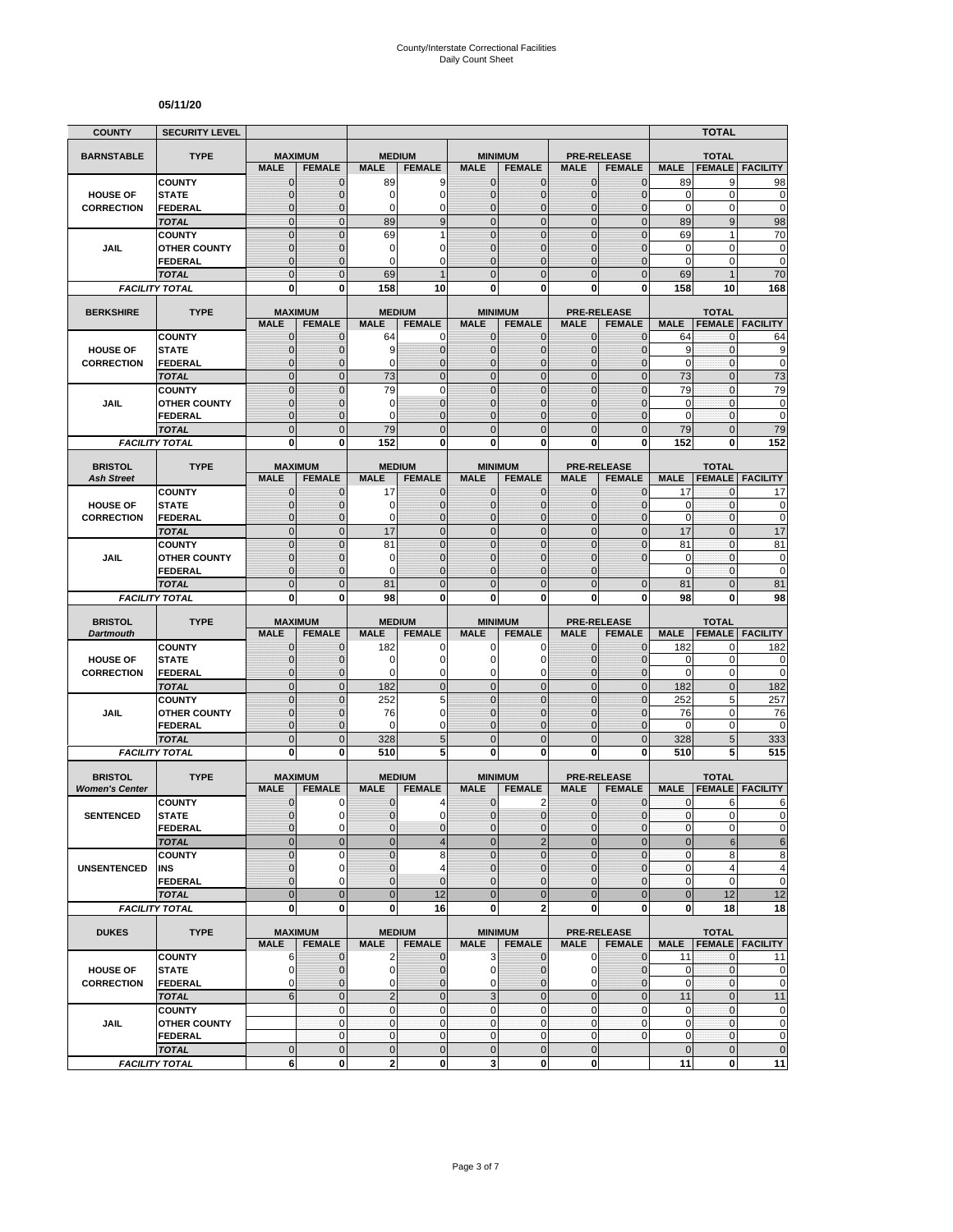# County/Interstate Correctional Facilities Daily Count Sheet

| <b>ESSEX</b>          | <b>TYPE</b>                           |                               | <b>MAXIMUM</b>                 | <b>MEDIUM</b>                    |                                | <b>MINIMUM</b>                 |                            |                               | <b>PRE-RELEASE</b>                  |                               | <b>TOTAL</b>                           |                          |
|-----------------------|---------------------------------------|-------------------------------|--------------------------------|----------------------------------|--------------------------------|--------------------------------|----------------------------|-------------------------------|-------------------------------------|-------------------------------|----------------------------------------|--------------------------|
| <b>Middleton</b>      |                                       | <b>MALE</b>                   | <b>FEMALE</b>                  | <b>MALE</b>                      | <b>FEMALE</b>                  | <b>MALE</b>                    | <b>FEMALE</b>              | MALE                          | <b>FEMALE</b>                       | <b>MALE</b>                   | <b>FEMALE</b>                          | <b>FACILITY</b>          |
|                       | <b>COUNTY</b>                         | 0                             | 0                              | 273                              | 0                              | $\mathbf 0$                    | $\mathbf{0}$               | $\mathbf{0}$                  | $\Omega$                            | 273                           | 0                                      | 273                      |
| <b>HOUSE OF</b>       | <b>STATE</b>                          | 0                             | $\mathbf 0$                    | $\Omega$                         | 0                              | $\mathbf{0}$                   | $\Omega$                   | $\mathbf 0$                   | $\Omega$                            | $\Omega$                      | $\Omega$                               | 0                        |
| <b>CORRECTION</b>     | <b>FEDERAL</b>                        | 0                             | $\mathbf 0$                    | 0                                | 0                              | $\mathbf{0}$                   | $\mathbf 0$                | $\mathbf{0}$                  | $\mathbf 0$                         | $\mathbf 0$                   | $\mathbf{0}$                           | $\mathbf 0$              |
|                       | <b>TOTAL</b><br><b>COUNTY</b>         | $\overline{0}$<br>$\mathbf 0$ | $\mathbf{0}$<br>$\overline{0}$ | 273<br>597                       | $\mathbf 0$<br>$\overline{0}$  | $\mathbf 0$<br>$\mathbf{0}$    | $\overline{0}$<br>$\Omega$ | $\mathbf 0$<br>$\mathbf 0$    | $\overline{0}$<br>$\Omega$          | 273<br>597                    | $\mathbf{0}$<br>$\mathbf 0$            | 273<br>597               |
| JAIL                  | <b>OTHER COUNTY</b>                   | $\mathbf 0$                   | $\overline{0}$                 | 0                                | 0                              | $\mathbf{0}$                   | $\mathbf{0}$               | $\mathbf 0$                   | ſ                                   | 0                             | $\mathbf 0$                            | 0                        |
|                       | <b>FEDERAL</b>                        | $\mathbf{0}$                  |                                |                                  | $\Omega$                       | $\mathbf{0}$                   | $\Omega$                   | $\mathbf{0}$                  | $\mathbf 0$                         | 1                             | $\mathbf 0$                            |                          |
|                       | <b>TOTAL</b>                          | $\overline{0}$                | $\mathbf 0$                    | 598                              | $\Omega$                       | $\Omega$                       | $\Omega$                   | $\overline{0}$                | $\Omega$                            | 598                           | $\Omega$                               | 598                      |
|                       | <b>FACILITY TOTAL</b>                 | 0                             | 0                              | 871                              | O                              | $\bf{0}$                       | 0                          | 0                             | 0                                   | 871                           | 0                                      | 871                      |
| <b>ESSEX</b>          | <b>TYPE</b>                           |                               | <b>MAXIMUM</b>                 |                                  |                                |                                | <b>MINIMUM</b>             |                               |                                     |                               |                                        |                          |
| W.I.T.                |                                       | <b>MALE</b>                   | <b>FEMALE</b>                  | <b>MALE</b>                      | <b>MEDIUM</b><br><b>FEMALE</b> | <b>MALE</b>                    | <b>FEMALE</b>              | <b>MALE</b>                   | <b>PRE-RELEASE</b><br><b>FEMALE</b> | <b>MALE</b>                   | <b>TOTAL</b><br><b>FEMALE</b>          | <b>FACILITY</b>          |
|                       | <b>COUNTY</b>                         | $\mathbf{0}$                  | 0                              | $\mathbf 0$                      | $\mathbf 0$                    | $\mathbf 0$                    | $\mathbf{0}$               | $\mathbf 0$                   | 8                                   | 0                             | 8                                      | 8                        |
| <b>SENTENCED</b>      | <b>STATE</b>                          | 0                             | $\mathbf 0$                    | $\mathbf{0}$                     | $\overline{0}$                 | $\mathbf{0}$                   | $\mathbf{0}$               | 0                             | $\Omega$                            | $\mathbf 0$                   | $\mathbf 0$                            | 0                        |
|                       | <b>FEDERAL</b>                        | $\overline{0}$                | $\mathbf 0$                    | $\mathbf{0}$                     | 0                              | $\mathbf{0}$                   | 0                          | $\mathbf 0$                   | 0                                   | $\mathbf{0}$                  | $\mathbf 0$                            | 0                        |
|                       | <b>TOTAL</b>                          | $\overline{0}$                | $\overline{0}$                 | $\mathbf{0}$                     | $\overline{0}$                 | $\mathbf{0}$                   | $\overline{0}$             | $\overline{0}$                | 8                                   | $\mathbf{0}$                  | 8                                      | 8                        |
|                       | <b>FACILITY TOTAL</b>                 | 0                             | 0                              | $\bf{0}$                         | O                              | $\bf{0}$                       | $\mathbf{0}$               | 0                             | 8                                   | $\bf{0}$                      | 8                                      | 8                        |
| <b>ESSEX</b>          | <b>TYPE</b>                           |                               | <b>MAXIMUM</b>                 |                                  | <b>MEDIUM</b>                  |                                | <b>MINIMUM</b>             |                               | <b>PRE-RELEASE</b>                  |                               | <b>TOTAL</b>                           |                          |
| LCAC                  |                                       | <b>MALE</b>                   | <b>FEMALE</b>                  | <b>MALE</b>                      | <b>FEMALE</b>                  | <b>MALE</b>                    | <b>FEMALE</b>              | <b>MALE</b>                   | <b>FEMALE</b>                       | <b>MALE</b>                   |                                        | <b>FEMALE</b>   FACILITY |
|                       | <b>COUNTY</b>                         | 0                             | 0                              | $\mathbf{0}$                     | 0                              | 0                              | $\mathbf{0}$               | 121                           | $\Omega$                            | 121                           | $\Omega$                               | 121                      |
| <b>HOUSE OF</b>       | <b>STATE</b>                          | 0                             | $\overline{0}$                 | $\mathbf 0$                      | 0                              | 3                              | $\Omega$                   | 0                             | $\Omega$                            | 3                             | $\mathbf 0$                            | 3                        |
| <b>CORRECTION</b>     | FEDERAL                               | 0                             | 0                              | $\mathbf{0}$                     | 0                              | 0                              | $\Omega$                   | 4                             | $\Omega$                            | 4                             | $\mathbf 0$                            | 4                        |
|                       | <b>TOTAL</b>                          | $\Omega$                      | $\overline{0}$                 | $\mathbf 0$                      | $\overline{0}$                 | 3                              | $\Omega$                   | 125                           | $\Omega$                            | 128                           | $\Omega$                               | 128                      |
|                       | <b>FACILITY TOTAL</b>                 | 0                             | 0                              | 0                                | 0                              | 3                              | 0                          | 125                           | 0                                   | 128                           | 0                                      | 128                      |
|                       | <b>TYPE</b>                           |                               | <b>MAXIMUM</b>                 |                                  | <b>MEDIUM</b>                  |                                | <b>MINIMUM</b>             | <b>PRE-RELEASE</b>            |                                     |                               | <b>TOTAL</b>                           |                          |
| <b>FRANKLIN</b>       |                                       | <b>MALE</b>                   | <b>FEMALE</b>                  | <b>MALE</b>                      | <b>FEMALE</b>                  | <b>MALE</b>                    | <b>FEMALE</b>              | <b>MALE</b>                   | <b>FEMALE</b>                       | <b>MALE</b>                   | <b>FEMALE</b>                          | <b>FACILITY</b>          |
|                       | <b>COUNTY</b>                         | $\mathbf{0}$                  | 0                              | 58                               | 7                              | $\mathbf{0}$                   | 0                          | 0                             | $\Omega$                            | 58                            | $\overline{7}$                         | 65                       |
| <b>HOUSE OF</b>       | <b>OTHER - VT</b>                     | 0                             | $\overline{0}$                 | $\mathbf 0$                      | 0                              | $\mathbf{0}$                   | $\mathbf 0$                | $\mathbf 0$                   | $\Omega$                            | $\mathbf 0$                   | $\mathbf 0$                            | 0                        |
| <b>CORRECTION</b>     | <b>STATE</b>                          | $\Omega$                      | $\mathbf 0$                    | 10                               | 2                              | $\Omega$                       | $\Omega$                   | 0                             | $\sqrt{ }$                          | 10                            | $\overline{2}$                         | 12                       |
|                       | FEDERAL                               | $\mathbf{0}$                  | $\overline{0}$                 | 0                                | 0                              | $\mathbf{0}$                   | $\mathbf{0}$               | 0                             | $\overline{0}$                      | $\mathbf 0$                   | $\mathbf 0$                            | $\pmb{0}$                |
|                       | <b>TOTAL</b>                          | $\overline{0}$                | $\mathbf{0}$                   | 68                               | 9                              | $\mathbf{0}$                   | $\mathbf{0}$               | $\mathbf 0$                   | $\overline{0}$                      | 68                            | 9                                      | 77                       |
|                       | <b>COUNTY</b>                         | $\Omega$                      | $\overline{0}$                 | 34                               | 1                              | $\Omega$<br>$\mathbf 0$        | $\Omega$                   | $\mathbf 0$<br>$\mathbf 0$    | $\Omega$<br>$\sqrt{ }$              | 34<br>12                      | $\overline{\mathbf{1}}$<br>$\mathbf 0$ | 35                       |
| JAIL                  | <b>OTHER COUNTY</b><br><b>FEDERAL</b> | 0<br>0                        | $\mathbf 0$<br>0               | 12<br>0                          | 0<br>0                         | $\mathbf{0}$                   | $\Omega$<br>$\Omega$       | $\mathbf{0}$                  | $\Omega$                            | $\mathbf 0$                   | $\mathbf 0$                            | 12<br>$\mathbf 0$        |
|                       | <b>TOTAL</b>                          | $\mathbf 0$                   | $\overline{0}$                 | 46                               | 1                              | $\mathbf{0}$                   | $\Omega$                   | $\overline{0}$                | $\Omega$                            | 46                            | $\overline{\mathbf{1}}$                | 47                       |
|                       | <b>FACILITY TOTAL</b>                 | 0                             | 0                              | 114                              | 10                             | $\bf{0}$                       | 0                          | 0                             | 0                                   | 114                           | 10                                     | 124                      |
|                       |                                       |                               |                                |                                  |                                |                                |                            |                               |                                     |                               |                                        |                          |
| <b>HAMPDEN</b>        | <b>TYPE</b>                           |                               | <b>MAXIMUM</b>                 | <b>MEDIUM</b>                    |                                | <b>MINIMUM</b>                 |                            |                               | <b>PRE-RELEASE</b>                  |                               | <b>TOTAL</b>                           |                          |
| <b>HOC/JAIL</b>       |                                       | <b>MALE</b>                   | <b>FEMALE</b>                  | <b>MALE</b>                      | <b>FEMALE</b>                  | <b>MALE</b>                    | <b>FEMALE</b>              | <b>MALE</b>                   | <b>FEMALE</b>                       | <b>MALE</b>                   | <b>FEMALE</b>                          | <b>FACILITY</b>          |
| <b>HOUSE OF</b>       | <b>COUNTY</b><br><b>STATE</b>         | 0<br>0                        | $\mathbf 0$<br>$\overline{0}$  | 175<br>36                        | 0<br>0                         | 33<br>26                       | 0<br>$\Omega$              | 0<br>$\overline{7}$           | $\mathbf 0$<br>$\Omega$             | 208<br>69                     | $\mathbf{0}$<br>$\mathbf{0}$           | 208<br>69                |
| <b>CORRECTION</b>     | <b>STATE - ELMO</b>                   |                               |                                |                                  |                                |                                |                            | 0                             | 0                                   | 0                             | $\mathbf{0}$                           | $\mathbf 0$              |
|                       | <b>FEDERAL</b>                        | $\mathbf{0}$                  | $\mathbf 0$                    | $\Omega$                         | 0                              | 0                              | $\mathbf{0}$               | $\mathbf 0$                   | 0                                   | $\Omega$                      | $\Omega$                               | 0                        |
|                       | <b>TOTAL</b>                          | $\overline{0}$                | $\overline{0}$                 | 211                              | $\overline{0}$                 | 59                             | $\mathbf{0}$               | $\overline{7}$                | $\Omega$                            | 277                           | $\Omega$                               | 277                      |
|                       | <b>COUNTY</b>                         | $\overline{0}$                | $\overline{0}$                 | 345                              | 0                              | $\mathbf 0$                    | $\overline{0}$             | $\overline{0}$                | $\overline{0}$                      | 345                           | $\mathbf{0}$                           | 345                      |
| <b>JAIL</b>           | <b>OTHER COUNTY</b>                   | 0                             | $\mathbf 0$                    | 0                                | 0                              | $\mathbf{0}$                   | $\Omega$                   | $\mathbf 0$                   | $\sqrt{ }$                          | $\mathbf 0$                   | $\mathbf 0$                            | 0                        |
|                       | <b>FEDERAL</b><br><b>TOTAL</b>        | $\Omega$<br>$\overline{0}$    | $\mathbf 0$<br>$\overline{0}$  | 5<br>350                         | $\Omega$<br>$\Omega$           |                                | $\Omega$<br>$\overline{0}$ | $\mathbf 0$<br>$\overline{0}$ | $\Omega$<br>$\Omega$                | 6<br>351                      | $\Omega$<br>$\Omega$                   | 6<br>351                 |
|                       | <b>FACILITY TOTAL</b>                 | $\mathbf{0}$                  | $\boldsymbol{0}$               | 561                              | o                              | 60                             | 0                          | 71                            | 0                                   | 628                           | $\mathbf{0}$                           | 628                      |
|                       |                                       |                               |                                |                                  |                                |                                |                            |                               |                                     |                               |                                        |                          |
| <b>HAMPDEN</b>        | <b>TYPE</b>                           |                               | <b>MAXIMUM</b>                 |                                  | <b>MEDIUM</b>                  |                                | <b>MINIMUM</b>             |                               | <b>PRE-RELEASE</b>                  |                               | <b>TOTAL</b>                           |                          |
| <b>WMCAC</b>          |                                       | <b>MALE</b>                   | <b>FEMALE</b>                  | <b>MALE</b>                      | <b>FEMALE</b>                  | <b>MALE</b>                    | <b>FEMALE</b>              | <b>MALE</b>                   | <b>FEMALE</b>                       | <b>MALE</b>                   |                                        | <b>FEMALE</b> FACILITY   |
|                       | <b>COUNTY</b>                         | $\mathbf 0$                   | $\mathbf{0}$                   | $\mathbf 0$                      | 0                              | 19                             | 0                          | $\mathbf 0$                   | $\mathbf 0$                         | 19                            | 0                                      | 19                       |
| <b>HOUSE OF</b>       | <b>STATE</b>                          | $\mathbf{0}$                  | $\mathbf{0}$                   | $\overline{0}$                   | 0                              | $\mathbf 0$<br>$\mathbf 0$     | 0                          | $\mathbf{0}$                  | $\overline{0}$                      | $\mathbf 0$<br>$\mathbf 0$    | $\mathbf 0$<br>$\mathbf 0$             | 0                        |
| <b>CORRECTION</b>     | <b>FEDERAL</b><br><b>TOTAL</b>        | $\mathbf{0}$<br>$\mathbf{0}$  | 0<br>$\overline{0}$            | $\overline{0}$<br>$\overline{0}$ | 0<br>$\overline{0}$            | 19                             | $\Omega$<br>$\overline{0}$ | 0<br>$\mathbf 0$              | 0<br>$\mathbf 0$                    | 19                            | $\mathbf{0}$                           | $\pmb{0}$<br>19          |
|                       | <b>FACILITY TOTAL</b>                 | $\bf{0}$                      | $\mathbf{0}$                   | $\mathbf{0}$                     | 0                              | 19                             | 0                          | 0                             | $\bf{0}$                            | 19                            | 0                                      | 19                       |
|                       |                                       |                               |                                |                                  |                                |                                |                            |                               |                                     |                               |                                        |                          |
| <b>HAMPDEN</b>        | <b>TYPE</b>                           |                               | <b>MAXIMUM</b>                 |                                  | <b>MEDIUM</b>                  |                                | <b>MINIMUM</b>             | <b>PRE-RELEASE</b>            |                                     |                               | <b>TOTAL</b>                           |                          |
| <b>Women's Center</b> |                                       | <b>MALE</b>                   | <b>FEMALE</b>                  | <b>MALE</b>                      | <b>FEMALE</b>                  | <b>MALE</b>                    | <b>FEMALE</b>              | <b>MALE</b>                   | <b>FEMALE</b>                       | <b>MALE</b>                   |                                        | <b>FEMALE</b> FACILITY   |
|                       | <b>COUNTY</b>                         | 0                             | 0                              | $\mathbf 0$                      | 21                             | 0                              | 14                         | 0                             | 0                                   | 0                             | 35                                     | 35                       |
| <b>HOUSE OF</b>       | <b>STATE</b>                          | $\mathbf{0}$                  | $\mathbf 0$                    | $\mathbf{0}$                     | 4                              | $\mathbf{0}$                   | 1                          | $\mathbf 0$                   | 2                                   | $\mathbf 0$<br>$\overline{0}$ | $\overline{7}$                         | $\overline{7}$           |
|                       | <b>FEDERAL</b><br><b>TOTAL</b>        | 0<br>$\mathbf{0}$             | 0<br>$\mathbf 0$               | 0<br>$\overline{0}$              | 0<br>25                        | $\mathbf{0}$<br>$\overline{0}$ | 0<br>15                    | $\mathbf{0}$<br>$\mathbf{0}$  | 0<br>$\overline{2}$                 | $\mathbf{0}$                  | $\mathbf 0$<br>42                      | $\mathbf 0$<br>42        |
|                       | <b>COUNTY</b>                         | $\overline{0}$                | $\mathbf 0$                    | $\mathbf{0}$                     | 23                             | $\mathbf{0}$                   | $\mathbf 0$                | $\overline{0}$                | $\mathbf 0$                         | $\mathbf 0$                   | 23                                     | 23                       |
| <b>JAIL</b>           | <b>OTHER COUNTY</b>                   | 0                             | $\mathbf 0$                    | $\mathbf{0}$                     | 0                              | $\mathbf 0$                    | $\mathbf{0}$               | 0                             | $\overline{0}$                      | $\mathbf 0$                   | $\mathbf 0$                            | $\pmb{0}$                |
|                       | <b>FEDERAL</b>                        | $\overline{0}$                | $\mathbf 0$                    | $\mathbf{0}$                     | 0                              | $\mathbf{0}$                   | $\mathbf{0}$               | $\mathbf 0$                   | $\overline{0}$                      | $\mathbf 0$                   | $\mathbf 0$                            | $\mathbf 0$              |
|                       | <b>TOTAL</b>                          | $\mathbf 0$                   | $\mathbf 0$                    | $\overline{0}$                   | 23                             | $\overline{0}$                 | $\mathbf 0$                | $\mathbf{0}$                  | $\mathbf 0$                         | $\mathbf{0}$                  | 23                                     | 23                       |
|                       | <b>FACILITY TOTAL</b>                 | $\pmb{0}$                     | $\mathbf 0$                    | $\mathbf{O}$                     | 48                             | $\mathbf{0}$                   | 15                         | $\mathbf 0$                   | $\overline{\mathbf{2}}$             | $\overline{0}$                | 65                                     | 65                       |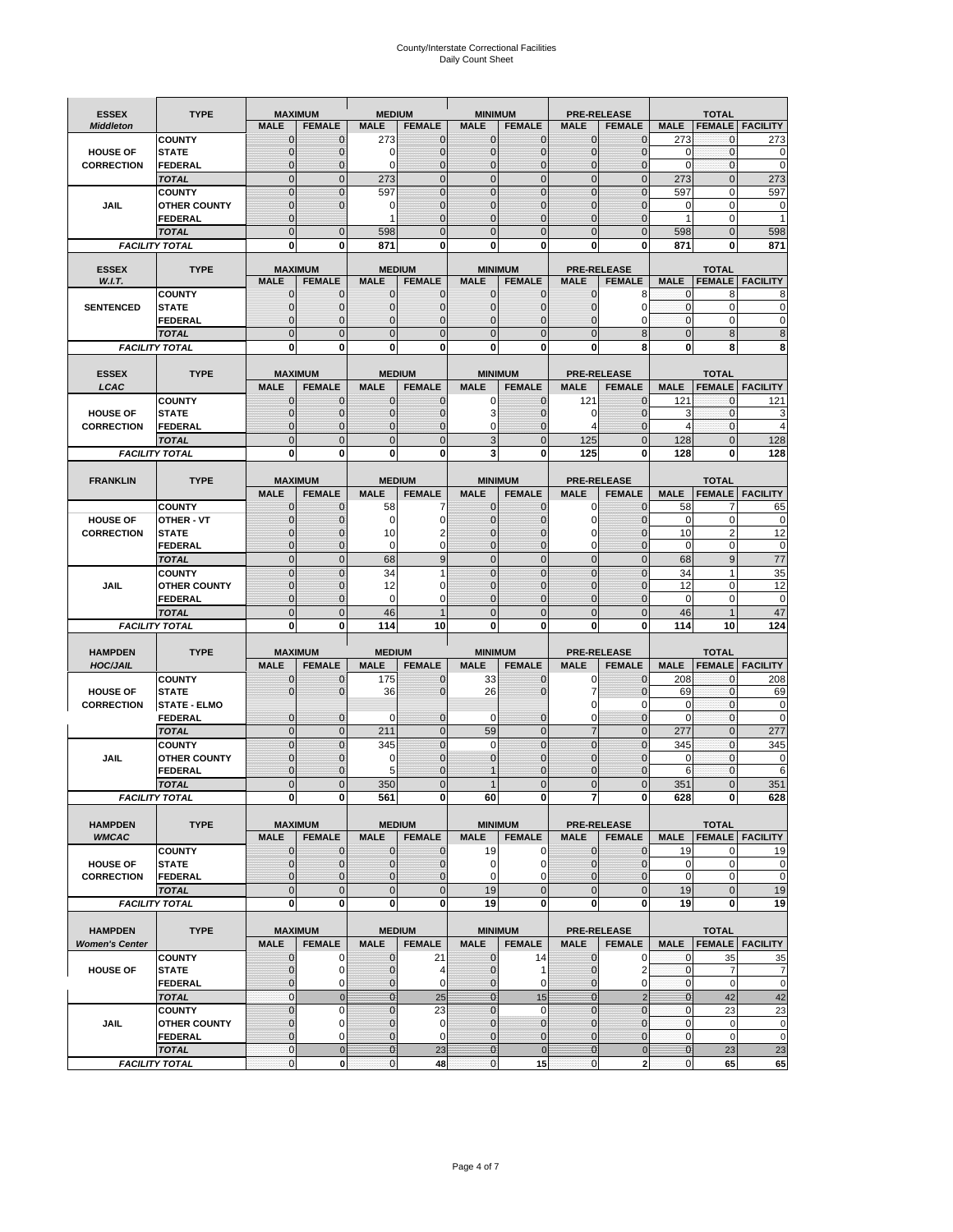| <b>HAMPSHIRE</b>  | <b>TYPE</b>                           |                            | <b>MAXIMUM</b>           |                             | <b>MEDIUM</b>    |                            | <b>MINIMUM</b>               |                  | <b>PRE-RELEASE</b>      |                             | <b>TOTAL</b>             |                          |
|-------------------|---------------------------------------|----------------------------|--------------------------|-----------------------------|------------------|----------------------------|------------------------------|------------------|-------------------------|-----------------------------|--------------------------|--------------------------|
|                   |                                       | <b>MALE</b>                | <b>FEMALE</b>            | <b>MALE</b>                 | <b>FEMALE</b>    | <b>MALE</b>                | <b>FEMALE</b>                | <b>MALE</b>      | <b>FEMALE</b>           | <b>MALE</b>                 | <b>FEMALE</b>            | <b>FACILITY</b>          |
|                   | <b>COUNTY</b>                         | $\mathbf 0$                | $\mathbf 0$              | 45                          | $\mathbf 0$      | 9                          | $\mathbf 0$                  | 10               | $\mathbf 0$             | 64                          | $\mathbf{0}$             | 64                       |
| <b>HOUSE OF</b>   | <b>STATE</b>                          | $\mathbf{0}$               | $\overline{0}$           | 4                           | $\mathbf 0$      | $\overline{2}$             | $\overline{0}$               | 3                | $\overline{0}$          | 9                           | $\mathbf 0$              | 9                        |
| <b>CORRECTION</b> | <b>FEDERAL</b>                        | $\mathbf{0}$               | 0                        | 0                           | $\mathbf 0$      | $\mathbf 0$                | $\mathbf 0$                  | $\mathbf 0$      | $\overline{0}$          | $\mathbf 0$                 | $\mathbf 0$              | $\mathbf 0$              |
|                   | <b>TOTAL</b>                          | $\mathbf{0}$               | $\overline{0}$           | 49                          | $\mathbf{0}$     | 11                         | $\mathbf{0}$                 | 13               |                         | 73                          | $\mathbf{0}$             | 73                       |
|                   | <b>COUNTY</b>                         |                            | $\mathbf 0$              | 57                          | $\overline{0}$   | $\mathbf 0$                | $\overline{0}$               | $\mathbf{0}$     | $\overline{0}$          | 57                          | $\mathbf{0}$             | 57                       |
| JAIL              | <b>OTHER COUNTY</b>                   | $\Omega$                   | 0                        | $\mathbf 0$                 | $\mathbf 0$      | $\mathbf 0$                | $\overline{0}$               | 0                | $\mathbf 0$             | 0                           | $\mathbf 0$              | 0                        |
|                   | FEDERAL                               | $\mathbf{0}$               | $\overline{0}$           | 3                           | 0                | $\overline{0}$             | $\mathbf{0}$                 | $\overline{0}$   | $\mathbf 0$             | 3                           | $\mathbf{0}$             | 3                        |
|                   | <b>TOTAL</b>                          | $\mathbf{0}$               | $\mathbf 0$              | 60                          | $\mathbf 0$      | $\overline{0}$             | $\mathbf 0$                  | $\mathbf{0}$     |                         | 60                          | $\mathbf 0$              | 60                       |
|                   | <b>FACILITY TOTAL</b>                 | 0                          | 0                        | 109                         | 0                | 11                         | 0                            | 13               |                         | 133                         | 0                        | 133                      |
|                   |                                       |                            |                          |                             |                  |                            |                              |                  |                         |                             |                          |                          |
| <b>MIDDLESEX</b>  | <b>TYPE</b>                           |                            | <b>MAXIMUM</b>           |                             | <b>MEDIUM</b>    |                            | <b>MINIMUM</b>               |                  | <b>PRE-RELEASE</b>      |                             | <b>TOTAL</b>             |                          |
| E. Cambridge      |                                       | <b>MALE</b>                | <b>FEMALE</b>            | <b>MALE</b>                 | <b>FEMALE</b>    | <b>MALE</b>                | <b>FEMALE</b>                | <b>MALE</b>      | <b>FEMALE</b>           | <b>MALE</b>                 | <b>FEMALE</b>            | <b>FACILITY</b>          |
| <b>HOUSE OF</b>   | <b>COUNTY</b><br><b>STATE</b>         | 0<br>$\pmb{0}$             | 0<br>0                   | $\mathbf 0$<br>$\mathbf{0}$ | 0<br>$\mathbf 0$ | 0<br>$\mathbf 0$           | $\mathbf{0}$<br>$\mathbf 0$  | 0<br>$\mathbf 0$ | 0<br>$\mathbf 0$        | 0<br>$\pmb{0}$              | 0<br>$\mathbf 0$         | 0<br>0                   |
| <b>CORRECTION</b> | <b>FEDERAL</b>                        | $\mathbf{0}$               | $\mathbf 0$              | $\mathbf 0$                 | $\mathbf 0$      | $\mathbf 0$                | $\mathbf{0}$                 | $\mathbf 0$      | $\mathbf 0$             | $\mathbf{0}$                | $\mathbf 0$              | $\mathbf 0$              |
|                   | <b>TOTAL</b>                          | $\Omega$                   | $\mathbf 0$              | $\mathbf{0}$                | $\mathbf 0$      | $\mathbf 0$                | $\mathbf 0$                  | $\mathbf{0}$     | $\overline{0}$          | $\pmb{0}$                   | $\mathbf 0$              | $\mathbf 0$              |
|                   | <b>COUNTY</b>                         | $\mathbf{0}$               | $\mathbf{0}$             | $\mathbf{0}$                | $\mathbf 0$      | $\mathbf{0}$               | $\mathbf{0}$                 | $\mathbf{0}$     | $\mathbf 0$             | $\mathbf{0}$                | $\mathbf{0}$             | 0                        |
| JAIL              | <b>OTHER COUNTY</b>                   | 0                          | 0                        | $\mathbf 0$                 | 0                | $\mathbf{0}$               | $\overline{0}$               | $\mathbf{0}$     | 0                       | $\pmb{0}$                   | 0                        | 0                        |
|                   | <b>FEDERAL</b>                        | $\mathbf{0}$               | $\mathbf{0}$             | $\mathbf 0$                 | $\mathbf 0$      | $\mathbf{0}$               | $\overline{0}$               | $\mathbf{0}$     | $\mathbf 0$             | $\mathbf{0}$                | $\mathbf{0}$             | 0                        |
|                   | <b>TOTAL</b>                          | $\mathbf 0$                | $\overline{0}$           | $\overline{0}$              | $\overline{0}$   | $\overline{0}$             | $\overline{0}$               | $\overline{0}$   | $\overline{0}$          | $\mathbf{0}$                | $\overline{0}$           | $\overline{0}$           |
|                   | <b>FACILITY TOTAL</b>                 | 0                          | 0                        | 0                           | 0                | 0                          | 0                            | 0                | 0                       | 0                           | 0                        | 0                        |
|                   |                                       |                            |                          |                             |                  |                            |                              |                  |                         |                             |                          |                          |
| <b>MIDDLESEX</b>  | <b>TYPE</b>                           |                            | <b>MAXIMUM</b>           |                             | <b>MEDIUM</b>    |                            | <b>MINIMUM</b>               |                  | <b>PRE-RELEASE</b>      |                             | <b>TOTAL</b>             |                          |
| <b>Billerica</b>  |                                       | <b>MALE</b>                | <b>FEMALE</b>            | <b>MALE</b>                 | <b>FEMALE</b>    | <b>MALE</b>                | <b>FEMALE</b>                | <b>MALE</b>      | <b>FEMALE</b>           | <b>MALE</b>                 | <b>FEMALE</b>            | <b>FACILITY</b>          |
|                   | <b>COUNTY</b>                         | 0                          | $\mathbf 0$              | 184                         | 0                | 12                         | $\mathbf{0}$                 | 28               | $\mathbf 0$             | 224                         | 0                        | 224                      |
| <b>HOUSE OF</b>   | <b>STATE</b>                          | 0                          | $\mathbf 0$              | 0                           | $\mathbf 0$      | 0                          | 0                            | 0                | $\mathbf 0$             | 0                           | $\mathbf 0$              | 0                        |
| <b>CORRECTION</b> | <b>FEDERAL</b>                        | 0                          | $\mathbf{0}$             | 0                           | 0                | 0                          | $\mathbf{0}$                 | 0                | $\mathbf 0$             | 0                           | 0                        | $\mathbf 0$              |
|                   | <b>TOTAL</b>                          | $\mathbf{0}$               | $\mathbf 0$              | 184                         | $\mathbf 0$      | 12                         | $\overline{0}$               | 28               | $\overline{0}$          | 224                         | $\mathbf{0}$             | 224                      |
|                   | <b>COUNTY</b>                         | $\Omega$                   | $\overline{0}$           | 366                         | $\overline{0}$   | $\overline{0}$             | $\Omega$                     | $\overline{0}$   | $\Omega$                | 366                         | $\mathbf 0$              | 366                      |
| JAIL              | <b>OTHER COUNTY</b>                   | 0                          | $\mathbf 0$              | $\mathbf 0$                 | $\mathbf{0}$     | $\mathbf{0}$               | $\mathbf{0}$                 | $\mathbf{0}$     | $\overline{0}$          | 0                           | 0                        | 0                        |
|                   | <b>FEDERAL</b>                        | $\Omega$                   | $\mathbf 0$              | $\Omega$                    | $\mathbf 0$      | $\mathbf 0$                | $\mathbf 0$                  | 0                | $\mathbf 0$             | $\Omega$                    | $\mathbf 0$              | $\mathbf 0$              |
|                   | <b>TOTAL</b>                          | $\mathbf 0$                | $\overline{0}$           | 366                         | $\overline{0}$   | $\overline{0}$             | $\overline{0}$               | $\overline{0}$   | $\overline{0}$          | 366                         | $\overline{0}$           | 366                      |
|                   | <b>FACILITY TOTAL</b>                 |                            | 0                        | 550                         | 0                | 12                         | $\mathbf 0$                  | 28               | 0                       | 590                         | 0                        | 590                      |
|                   |                                       |                            |                          |                             |                  |                            |                              |                  |                         |                             |                          |                          |
|                   |                                       |                            |                          |                             |                  |                            |                              |                  |                         |                             |                          |                          |
| <b>NORFOLK</b>    | <b>TYPE</b>                           |                            | <b>MAXIMUM</b>           |                             | <b>MEDIUM</b>    |                            | <b>MINIMUM</b>               |                  | <b>PRE-RELEASE</b>      |                             | <b>TOTAL</b>             |                          |
| Dedham / RT 128   |                                       | <b>MALE</b>                | <b>FEMALE</b>            | <b>MALE</b>                 | <b>FEMALE</b>    | <b>MALE</b>                | <b>FEMALE</b>                | <b>MALE</b>      | <b>FEMALE</b>           | <b>MALE</b>                 | <b>FEMALE</b>            | <b>FACILITY</b>          |
|                   | <b>COUNTY</b>                         | 0                          | $\mathbf 0$              | 96                          | 0                | 0                          | $\mathbf{0}$                 | 19               | 0                       | 115                         | 0                        | 115                      |
| <b>HOUSE OF</b>   | <b>STATE</b>                          | $\mathbf{0}$               | $\mathbf 0$              | $\mathbf 0$                 | $\mathbf{0}$     | 0                          | $\mathbf{0}$                 | 0                | $\mathbf 0$             | 0                           | $\mathbf 0$              | 0                        |
| <b>CORRECTION</b> | FEDERAL                               | $\mathbf{0}$               | 0                        | 0                           | 0                | 0                          | $\overline{0}$               | 0                | 0                       | $\mathbf 0$                 | $\mathbf 0$              | 0                        |
|                   | <b>TOTAL</b>                          | $\pmb{0}$                  | $\mathbf 0$              | 96                          | $\mathbf 0$      | $\mathbf 0$                | $\overline{0}$               | 19               | $\mathbf 0$             | 115                         | $\mathbf 0$              | 115                      |
|                   | <b>COUNTY</b>                         | $\Omega$                   | $\overline{0}$           | 160                         | $\overline{0}$   | $\overline{0}$             | $\Omega$                     | $\mathbf 0$      | $\overline{0}$          | 160                         | 0                        | 160                      |
| JAIL              | INS                                   | $\mathbf{0}$               | 0                        | 0                           | $\mathbf{0}$     | $\mathbf 0$                | $\mathbf{0}$                 | 0                | $\mathbf 0$             | 0                           | 0                        | $\mathbf 0$              |
|                   | <b>FEDERAL</b>                        | $\mathbf{0}$               | $\mathbf 0$              | 44                          | $\mathbf 0$      | $\overline{0}$             | $\Omega$                     | $\mathbf 0$      | $\mathbf 0$             | 44                          | $\mathbf 0$              | 44                       |
|                   | <b>TOTAL</b>                          | $\mathbf 0$                | $\overline{0}$           | 204                         | $\overline{0}$   | $\overline{0}$             | $\overline{0}$               | $\overline{0}$   | $\overline{0}$          | 204                         | $\mathbf{0}$             | 204                      |
|                   | <b>FACILITY TOTAL</b>                 | 0                          | 0                        | 300                         | 0                | 0                          | 0                            | 19               | 0                       | 319                         | 0                        | 319                      |
|                   |                                       |                            |                          |                             |                  |                            |                              |                  |                         |                             |                          |                          |
| <b>NORFOLK</b>    | <b>TYPE</b>                           |                            | <b>MAXIMUM</b>           |                             | <b>MEDIUM</b>    |                            | <b>MINIMUM</b>               |                  | <b>PRE-RELEASE</b>      |                             | <b>TOTAL</b>             |                          |
| <b>Braintree</b>  |                                       | <b>MALE</b>                | <b>FEMALE</b>            | <b>MALE</b>                 | <b>FEMALE</b>    | <b>MALE</b>                | <b>FEMALE</b>                | <b>MALE</b>      | <b>FEMALE</b>           | <b>MALE</b>                 | <b>FEMALE</b>            | <b>FACILITY</b>          |
|                   | <b>COUNTY</b>                         | $\mathbf{0}$<br>$\Omega$   | $\mathbf{0}$<br>$\Omega$ | $\mathbf 0$<br>$\Omega$     | 0                | 0<br>$\Omega$              | $\mathbf{0}$<br>$\Omega$     | 0                | $\mathbf 0$<br>$\Omega$ | $\mathbf 0$<br>$\Omega$     | 0<br>$\Omega$            | 0<br>$\Omega$            |
| <b>HOUSE OF</b>   | <b>STATE</b>                          |                            |                          |                             | $\overline{0}$   |                            |                              | $\mathbf{0}$     |                         |                             |                          |                          |
| <b>CORRECTION</b> | FEDERAL                               | $\mathbf 0$                | 0                        | $\mathbf 0$                 | $\mathbf 0$      | $\mathbf 0$                | $\overline{0}$               | $\mathbf 0$      | $\mathbf 0$             | $\overline{0}$              | $\mathbf 0$              | $\mathbf 0$              |
|                   | <b>TOTAL</b><br><b>FACILITY TOTAL</b> | $\mathbf 0$<br>$\mathbf 0$ | $\overline{0}$<br>0      | $\mathbf{0}$<br>0           | $\mathbf 0$<br>0 | $\mathbf 0$<br>$\mathbf 0$ | $\mathbf 0$<br><sub>0</sub>  | $\mathbf 0$<br>0 | $\mathbf 0$<br>0        | $\mathbf 0$<br>$\mathbf{0}$ | $\pmb{0}$<br>$\mathbf 0$ | 0                        |
|                   |                                       |                            |                          |                             |                  |                            |                              |                  |                         |                             |                          | $\mathbf 0$              |
| <b>PLYMOUTH</b>   | <b>TYPE</b>                           |                            | <b>MAXIMUM</b>           |                             | <b>MEDIUM</b>    |                            | <b>MINIMUM</b>               |                  | <b>PRE-RELEASE</b>      |                             | <b>TOTAL</b>             |                          |
|                   |                                       | <b>MALE</b>                | <b>FEMALE</b>            | <b>MALE</b>                 | <b>FEMALE</b>    | <b>MALE</b>                | <b>FEMALE</b>                | <b>MALE</b>      | <b>FEMALE</b>           | <b>MALE</b>                 |                          | <b>FEMALE   FACILITY</b> |
|                   | <b>COUNTY</b>                         | $\mathbf{0}$               | 0                        | 109                         | $\mathbf{0}$     | 0                          | $\mathbf{O}$                 | $\mathbf 0$      | $\mathbf{0}$            | 109                         | $\mathbf 0$              | 109                      |
| <b>HOUSE OF</b>   | <b>STATE</b>                          | $\mathbf{0}$               | $\mathbf 0$              | 50                          | $\mathbf 0$      | $\mathbf 0$                | $\mathbf{0}$                 | $\mathbf{0}$     | $\overline{0}$          | 50                          | $\mathbf 0$              | 50                       |
| <b>CORRECTION</b> | <b>FEDERAL</b>                        | $\mathbf 0$                | $\mathbf{0}$             | 0                           | $\pmb{0}$        | $\mathbf 0$                | $\mathbf{0}$                 | 0                | $\mathbf 0$             | 0                           | $\mathbf 0$              | $\mathbf 0$              |
|                   | <b>DYS</b>                            | $\mathbf{0}$               | $\mathbf{0}$             | 0                           | $\mathbf{0}$     | $\mathbf 0$                | $\mathbf{0}$                 | $\mathbf 0$      | $\overline{0}$          | $\mathbf 0$                 | $\mathbf{O}$             | $\mathbf 0$              |
|                   | <b>TOTAL</b>                          | $\mathbf 0$                | $\mathbf 0$              | 159                         | $\mathbf 0$      | $\mathbf 0$                | $\mathbf 0$                  | $\mathbf 0$      | $\pmb{0}$               | 159                         | $\mathbf{0}$             | 159                      |
|                   | <b>COUNTY</b>                         | $\mathbf{0}$               | $\mathbf 0$              | 152                         | $\mathbf 0$      | $\mathbf 0$                | $\overline{0}$               | $\mathbf 0$      | $\mathbf 0$             | 152                         | $\mathbf 0$              | 152                      |
| JAIL              | <b>OTHER COUNTY</b>                   | $\mathbf{0}$               | 0                        | 178                         | $\mathbf 0$      | $\mathbf 0$                | $\mathbf{0}$                 | 0                | $\mathbf{0}$            | 178                         | $\mathbf 0$              | 178                      |
|                   | <b>FEDERAL</b>                        | $\mathbf{0}$               | $\mathbf{0}$             | 162                         | 0                | $\mathbf 0$                | $\overline{0}$               | $\mathbf 0$      | $\overline{0}$          | 162                         | $\mathbf 0$              | 162                      |
|                   | 52A's                                 | $\mathbf{0}$               | $\mathbf{0}$             | 0                           | $\mathbf{0}$     | $\mathbf 0$                | $\overline{0}$               | 0                | $\mathbf 0$             | $\mathbf 0$                 | $\mathbf{O}$             | $\mathbf 0$              |
|                   | Non 52A's                             | $\mathbf{0}$               | $\mathbf{0}$             | $\mathbf 0$                 | $\mathbf{0}$     | $\mathbf 0$                | $\overline{0}$               | $\mathbf 0$      | 0                       | $\mathbf 0$                 | $\mathbf 0$              | $\mathbf 0$              |
|                   | <b>TOTAL</b><br><b>FACILITY TOTAL</b> | $\mathbf 0$<br>0           | $\mathbf 0$<br>0         | 492<br>651                  | $\mathbf 0$<br>0 | $\mathbf 0$<br>$\mathbf 0$ | $\mathbf{0}$<br>$\mathbf{0}$ | $\mathbf 0$<br>0 | $\pmb{0}$<br>$\pmb{0}$  | 492<br>651                  | $\mathbf 0$<br>$\bf{0}$  | 492<br>651               |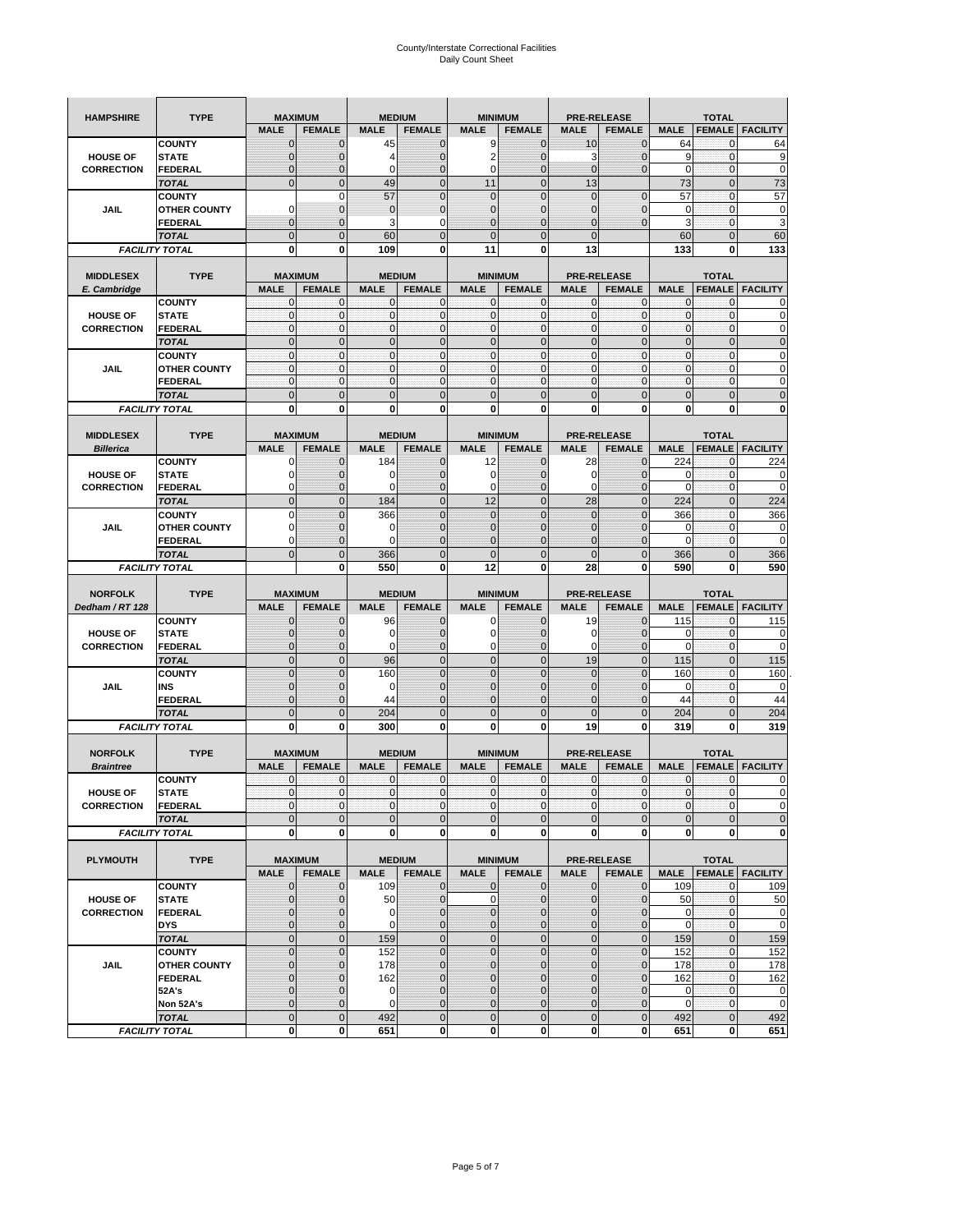# County/Interstate Correctional Facilities Daily Count Sheet

| <b>SUFFOLK</b>        | <b>TYPE</b>           |                              | <b>MAXIMUM</b> |             | <b>MEDIUM</b> |                | <b>MINIMUM</b> |                | <b>PRE-RELEASE</b> |             | <b>TOTAL</b>  |                 |
|-----------------------|-----------------------|------------------------------|----------------|-------------|---------------|----------------|----------------|----------------|--------------------|-------------|---------------|-----------------|
| <b>Nashua Street</b>  |                       | <b>MALE</b>                  | <b>FEMALE</b>  | <b>MALE</b> | <b>FEMALE</b> | <b>MALE</b>    | <b>FEMALE</b>  | <b>MALE</b>    | <b>FEMALE</b>      | <b>MALE</b> | <b>FEMALE</b> | <b>FACILITY</b> |
|                       | <b>COUNTY</b>         | $\Omega$                     | $\mathbf{0}$   | 402         | $\Omega$      | $\mathbf{0}$   | $\Omega$       | $\mathbf{0}$   | $\Omega$           | 402         | $\Omega$      | 402             |
| JAIL                  | <b>OTHER COUNTY</b>   | $\Omega$                     | $\Omega$       | $\Omega$    | 0             | $\Omega$       | $\Omega$       | $\Omega$       | $\Omega$           | $\Omega$    | $\Omega$      | 0               |
|                       | <b>FEDERAL</b>        | $\mathbf{0}$                 | $\mathbf{0}$   | 0           | 0             | $\mathbf{0}$   | $\mathbf{0}$   | $\mathbf 0$    | $\mathbf{0}$       | $\Omega$    | 0             | 0               |
|                       | <b>TOTAL</b>          | $\Omega$                     | $\Omega$       | 402         | $\Omega$      | $\overline{0}$ | $\Omega$       | $\Omega$       | $\Omega$           | 402         | $\Omega$      | 402             |
|                       | <b>FACILITY TOTAL</b> | 0                            | $\mathbf{0}$   | 402         | $\bf{0}$      | $\mathbf{0}$   | $\bf{0}$       | $\mathbf{0}$   | 0                  | 402         | 0             | 402             |
|                       |                       |                              |                |             |               |                |                |                |                    |             |               |                 |
| <b>SUFFOLK</b>        | <b>TYPE</b>           |                              | <b>MAXIMUM</b> |             | <b>MEDIUM</b> |                | <b>MINIMUM</b> |                | <b>PRE-RELEASE</b> |             | <b>TOTAL</b>  |                 |
| South Bay             |                       | <b>MALE</b>                  | <b>FEMALE</b>  | <b>MALE</b> | <b>FEMALE</b> | <b>MALE</b>    | <b>FEMALE</b>  | <b>MALE</b>    | <b>FEMALE</b>      | <b>MALE</b> | <b>FEMALE</b> | <b>FACILITY</b> |
|                       | <b>COUNTY</b>         | $\Omega$                     | $\mathbf{0}$   | 369         | 133           | $\mathbf{0}$   | $\mathbf{0}$   | 4              |                    | 373         | 134           | 507             |
| <b>HOUSE OF</b>       | <b>STATE</b>          |                              | $\overline{0}$ | $\Omega$    |               | $\Omega$       | O              | $\Omega$       | $\Omega$           | $\Omega$    |               | 1               |
| <b>CORRECTION</b>     | <b>FEDERAL</b>        | $\Omega$                     | $\overline{0}$ | 0           | $\Omega$      | $\mathbf{0}$   | $\mathbf{0}$   | $\Omega$       | 0                  | $\Omega$    | $\Omega$      | $\Omega$        |
|                       | <b>TOTAL</b>          | $\Omega$                     | $\overline{0}$ | 369         | 134           | $\mathbf 0$    | $\mathbf{0}$   | $\overline{4}$ | $\mathbf{1}$       | 373         | 135           | 508             |
|                       | <b>FACILITY TOTAL</b> | 0                            | 0              | 369         | 134           | $\mathbf{0}$   | 0              | 4              | 1                  | 373         | 135           | 508             |
|                       |                       |                              |                |             |               |                |                |                |                    |             |               |                 |
| <b>WORCESTER</b>      |                       |                              | <b>MAXIMUM</b> |             | <b>MEDIUM</b> |                | <b>MINIMUM</b> |                | <b>PRE-RELEASE</b> |             | <b>TOTAL</b>  |                 |
|                       |                       | <b>MALE</b>                  | <b>FEMALE</b>  | <b>MALE</b> | <b>FEMALE</b> | <b>MALE</b>    | <b>FEMALE</b>  | <b>MALE</b>    | <b>FEMALE</b>      | <b>MALE</b> | <b>FEMALE</b> | <b>FACILITY</b> |
|                       | <b>COUNTY</b>         |                              |                |             |               |                |                |                |                    | 235         | $\Omega$      | 235             |
| <b>HOUSE OF</b>       | <b>STATE</b>          |                              |                |             |               |                |                |                |                    | 0           | 0             | 0               |
| <b>CORRECTION</b>     | FEDERAL               |                              |                |             |               |                |                |                |                    | $\Omega$    | $\Omega$      | 0               |
|                       | <b>TOTAL</b>          | $\Omega$                     | $\mathbf{0}$   | $\Omega$    | $\mathbf 0$   | $\mathbf{0}$   | $\mathbf{0}$   | $\mathbf{0}$   | $\Omega$           | 235         | $\mathbf{0}$  | 235             |
|                       | <b>COUNTY</b>         |                              |                |             |               |                |                |                |                    | 290         | $\Omega$      | 290             |
| <b>JAIL</b>           | <b>OTHER COUNTY</b>   |                              |                |             |               |                |                |                |                    | $\Omega$    | $\Omega$      | 0               |
|                       | FEDERAL               |                              |                |             |               |                |                |                |                    | $\Omega$    | $\Omega$      | $\mathbf 0$     |
|                       | <b>TOTAL</b>          | $\cap$                       | $\Omega$       | $\Omega$    | $\mathbf{0}$  | $\mathbf{0}$   | $\Omega$       | $\Omega$       | $\Omega$           | 290         | $\Omega$      | 290             |
|                       | <b>FACILITY TOTAL</b> | $\Omega$                     | 0              | $\Omega$    | 0             | $\mathbf{0}$   | $\bf{0}$       | $\mathbf 0$    | 0                  | 525         | O             | 525             |
|                       |                       |                              |                |             |               |                |                |                |                    |             |               |                 |
| <b>FEDERAL BUREAU</b> |                       | <b>STATE</b>                 |                |             |               |                |                |                |                    |             |               |                 |
| OF PRISONS            | <b>TYPE</b>           | <b>TOTAL</b><br><b>STATE</b> | 12             |             |               |                |                |                |                    |             |               |                 |
| <b>DYS</b>            |                       |                              |                |             |               |                |                |                |                    |             |               |                 |
|                       |                       |                              |                |             |               |                |                |                |                    |             |               |                 |
|                       | <b>TYPE</b>           | <b>TOTAL</b><br><b>STATE</b> | $\mathbf{1}$   |             |               |                |                |                |                    |             |               |                 |

\*Data for county facilities is provided by the MA County Sheriffs.